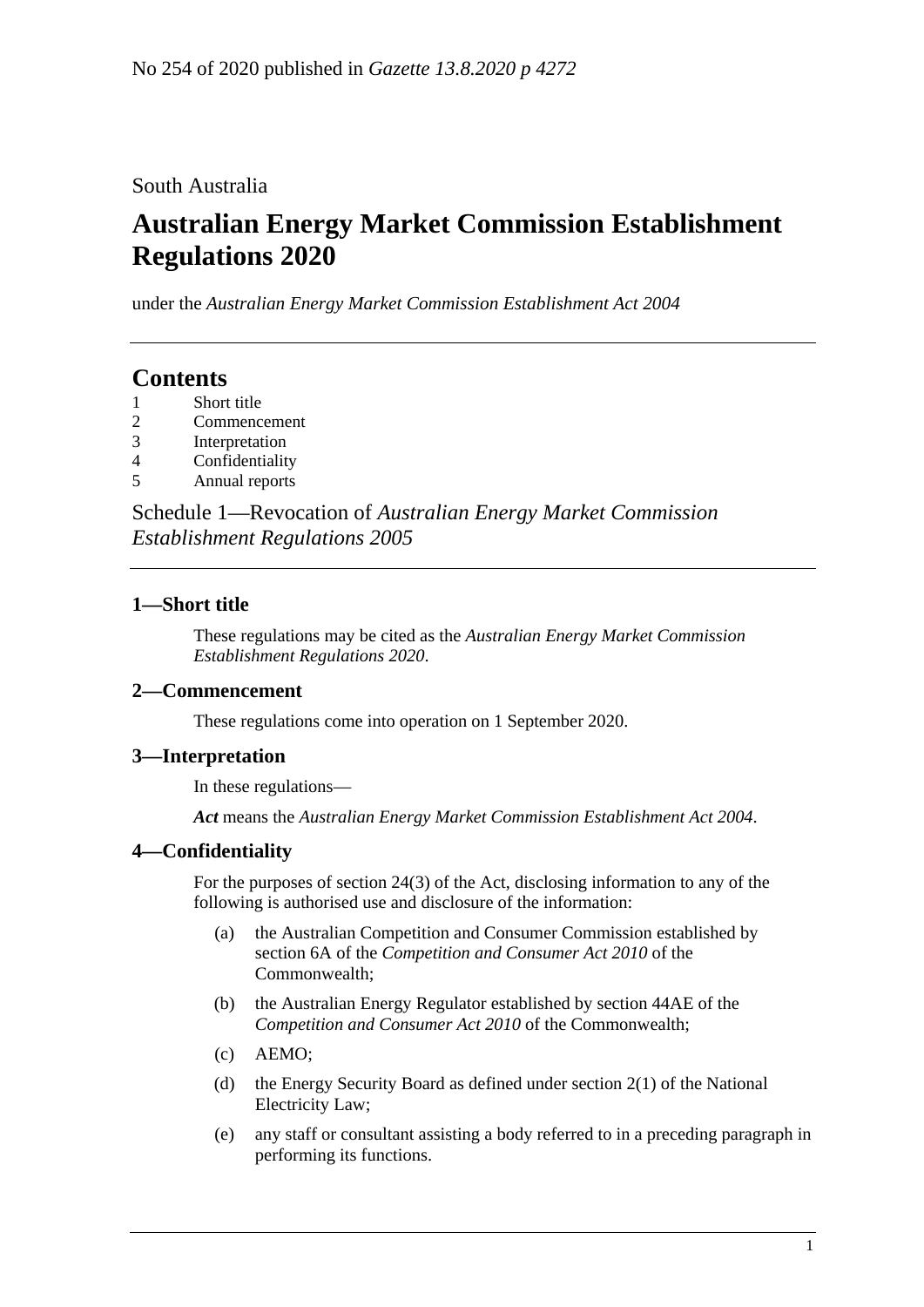#### <span id="page-1-0"></span>**5—Annual reports**

- <span id="page-1-1"></span>(1) A report of the AEMC under section 27 of the Act must include a report on the following in respect of the financial year concerned:
	- (a) the National Energy Law provisions and other legislative provisions that confer functions on the AEMC;
	- (b) the AEMC's relationship to other bodies involved in the administration of National Energy Laws;
	- (c) the membership and organisation of the AEMC;
	- (d) the AEMC's strategic plans and the relationship of the plans to objectives set out in National Energy Laws;
	- (e) the AEMC's activities and their efficiency and effectiveness;
	- (f) the AEMC's financial affairs;
	- (g) disclosures made by Commissioners under section 22 of the Act;
	- (h) positions in the employment of the AEMC, including the salary levels for the positions, any positions created or filled and any positions abolished or vacated;
	- (i) the extent to which external consultants have been engaged by the AEMC, the nature of the work undertaken by the consultants and the total cost to the AEMC of the consultancies;
	- (j) the occupational health, safety and rehabilitation programs of the AEMC and their effectiveness;
	- (k) any instances of fraud in the operations of the AEMC and the strategies implemented to prevent and control fraud;
	- (l) in relation to electricity—
		- (i) the extent to which the operation of the Rules has met the national electricity objective and the strategic development of the Rules to meet the national electricity objective; and
		- (ii) any statements of policy principles that have been issued by the MCE in relation to the AEMC and any directions that have been given by the MCE to the AEMC; and
		- (iii) the Rule making activities of the AEMC under the National Electricity Law, including—
			- (A) requests for Rules in each of the categories of jurisdictional derogations, participant derogations, non-controversial Rules and urgent Rules; and
			- (B) the stages at which proposed Rules are in the Rule making procedure; and
			- (C) decisions of the AEMC not to proceed with requests for Rules; and
			- (D) Rules made; and
			- (E) Rules that have come into operation; and